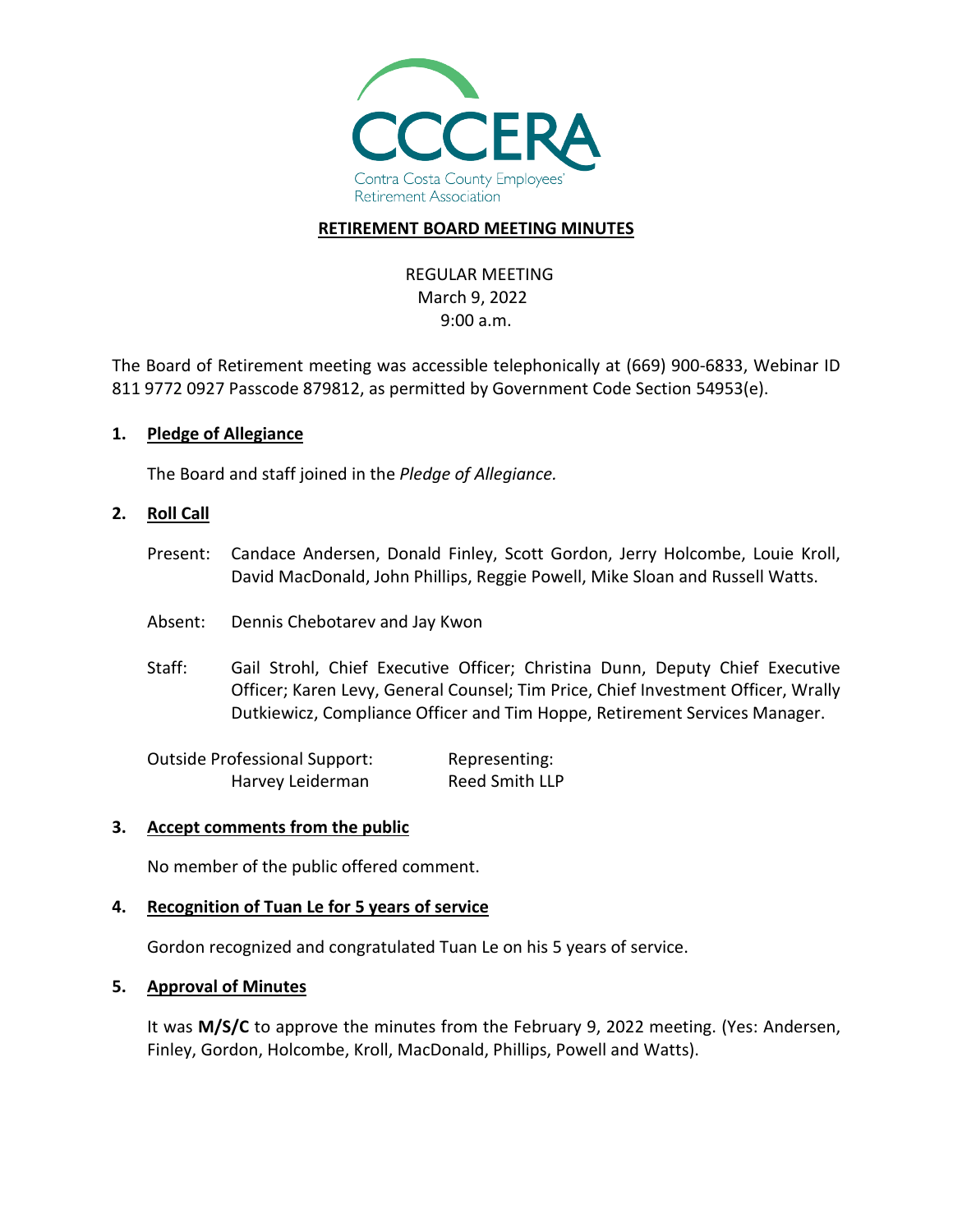## **6. Approval of Routine Items**

It was **M/S/C** to approve the routine items of the March 9, 2022 Board meeting. (Yes: Andersen, Finley, Gordon, Holcombe, Kroll, MacDonald, Phillips, Powell and Watts)

## **7. Acceptance of Routine Items**

It was **M/S/C** to accept the routine items of the March 9, 2022 Board meeting. (Yes: Andersen, Finley, Gordon, Holcombe, Kroll, MacDonald, Phillips, Powell and Watts)

## **CLOSED SESSION**

The Board moved into Closed Session pursuant to Govt. Code Sections 54957, 54956.9 (d) (1).

The Board moved into open session.

- **8.** It was **M/S/C** to accept the Medical Advisor's recommendation and grant the following disability benefits:
	- a. Vincent Richards Service Connected (Yes: Andersen, Finley, Gordon, Holcombe, Kroll, MacDonald, Phillips, Powell and Watts).
- **9.** There was no reportable action related to Govt. Code Section 54956.9(d)(1).

## **10. Consider and take possible action regarding non-service connected disability retirement allowance of deceased member Marie Rulloda.**

It was **M/S/C** to approve a Non-Service Connected Disability Retirement under Government Code Section 31720.1 and grant the member's beneficiary benefits pursuant to Government Code Section 31762 an Optional Settlement 2 allowance. (Yes: Andersen, Finley, Gordon, Holcombe, Kroll, MacDonald, Phillips, Powell and Watts).

Kwon was present for subsequent discussion and voting.

# **11. Consider and take possible action to approve Sagitec's use of subcontractors on the pension administration system project, subject to CCCERA's review and approval of the subcontracting arrangement.**

It was **M/S/C** to approve Sagitec's potential use of subcontractors on the pension administration system project, subject to CCCERA's review and approval of the subcontracting arrangement. (Yes: Andersen, Finley, Gordon, Holcombe, Kroll, MacDonald, Phillips, Powell and Watts).

# **12. Presentation of the Central Contra Costa Sanitary District focused employer audit report.**

Dutkiewicz presented the Central Contra Costa Sanitary District focused employer audit report, noting the audit was limited to the district's payroll and contribution reporting since the district went through a payroll system change at the end of 2021.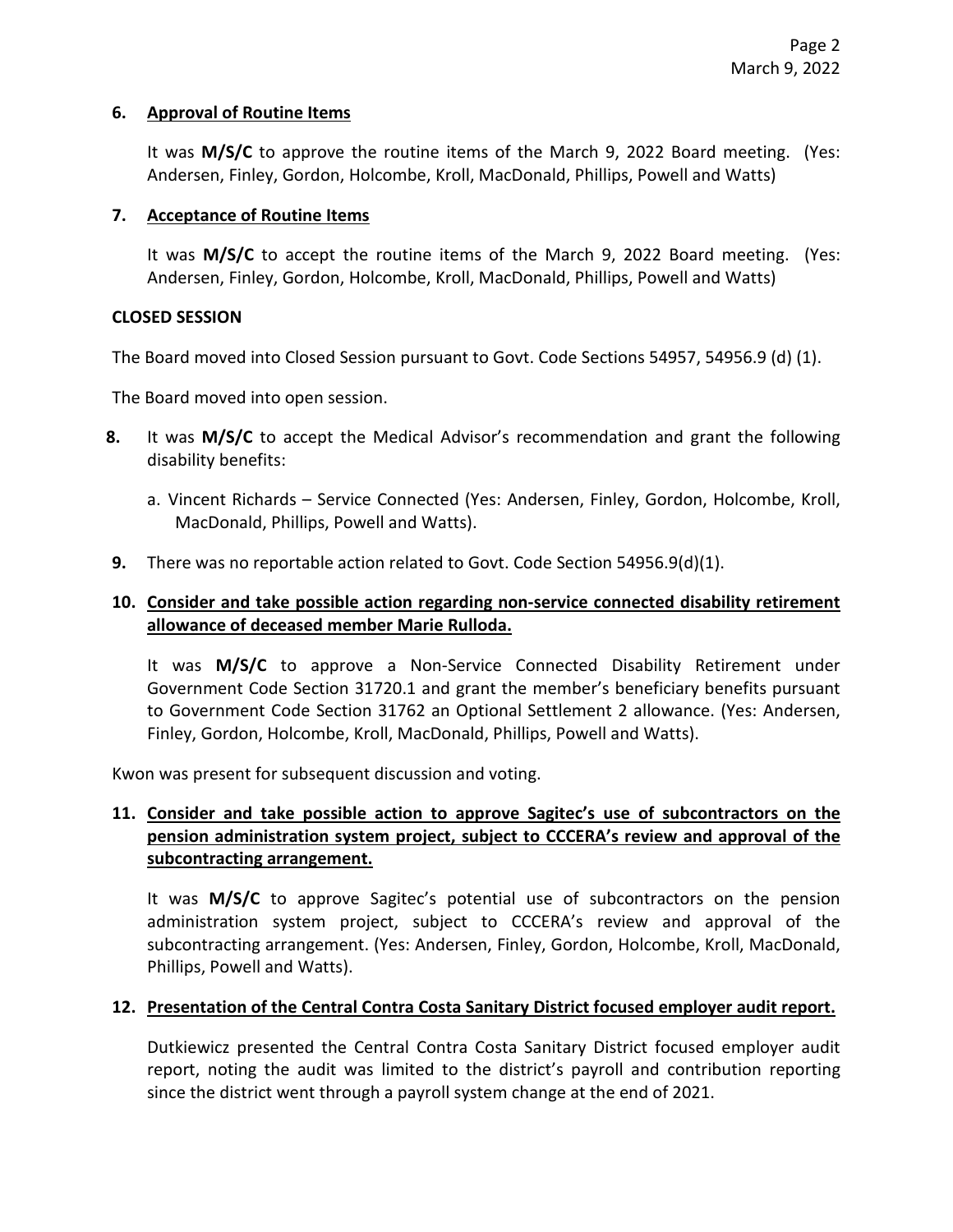## **13. Consider and take possible action to authorize the Board to conduct teleconference meetings under Government Code Section 54953 (e) and to make related findings.**

Levy presented the open meetings law regarding holding teleconference board meetings during a state-proclaimed state of emergency.

It was **M/S/C** to authorize the Board and its committee(s) to continue to conduct teleconference meetings for the next 30 days under Government Code Section 54953 (e) and make the following findings:

- 1. The Board has reconsidered the circumstance of the statewide state of emergency proclaimed by the Governor on March 4, 2020 and the countywide local emergency proclaimed by the Governor on March 10, 2020.
- 2. The following circumstances currently exist:
	- a. The statewide state of emergency and the countywide local emergency continue to directly impact the ability of the Board and its committee(s) to meet safely in person at meeting that are open to the general public because of the COVID-19 pandemic.
	- b. The County Health Officer's recommendations for safely holding public meetings, which recommend virtual meeting and other measures to promote social distancing, are still in effect. (Yes: Andersen, Finley, Gordon, Holcombe, Kroll, MacDonald, Phillips, Powell and Watts)

## **14. Presentation of Semi-Annual Disability Retirement Report**

Hoppe presented the semi-annual disability retirement report.

## **15. Report from Audit Committee Chair on February 23, 2022 Audit Committee meeting.**

Phillips reported on the February 23, 2022 Audit Committee meeting.

## **16. Miscellaneous**

- a. Staff Report Price provided a brief update on CCCERA's exposure to Russian securities in light of the invasion of Ukraine and resulting sanctions, noting that the fund had approximately \$44 mm pre-invasion.
- b. Outside Professionals None
- c. Trustee' comments Kwon reported he attended the CALAPRS General Assembly and noted he attended a few panels including one Tim Price was on. Overall, it was a very good conference.

MacDonald also attended the CALAPRS General Assembly. He would like to hear from Segal about the presentation on being fully funded.